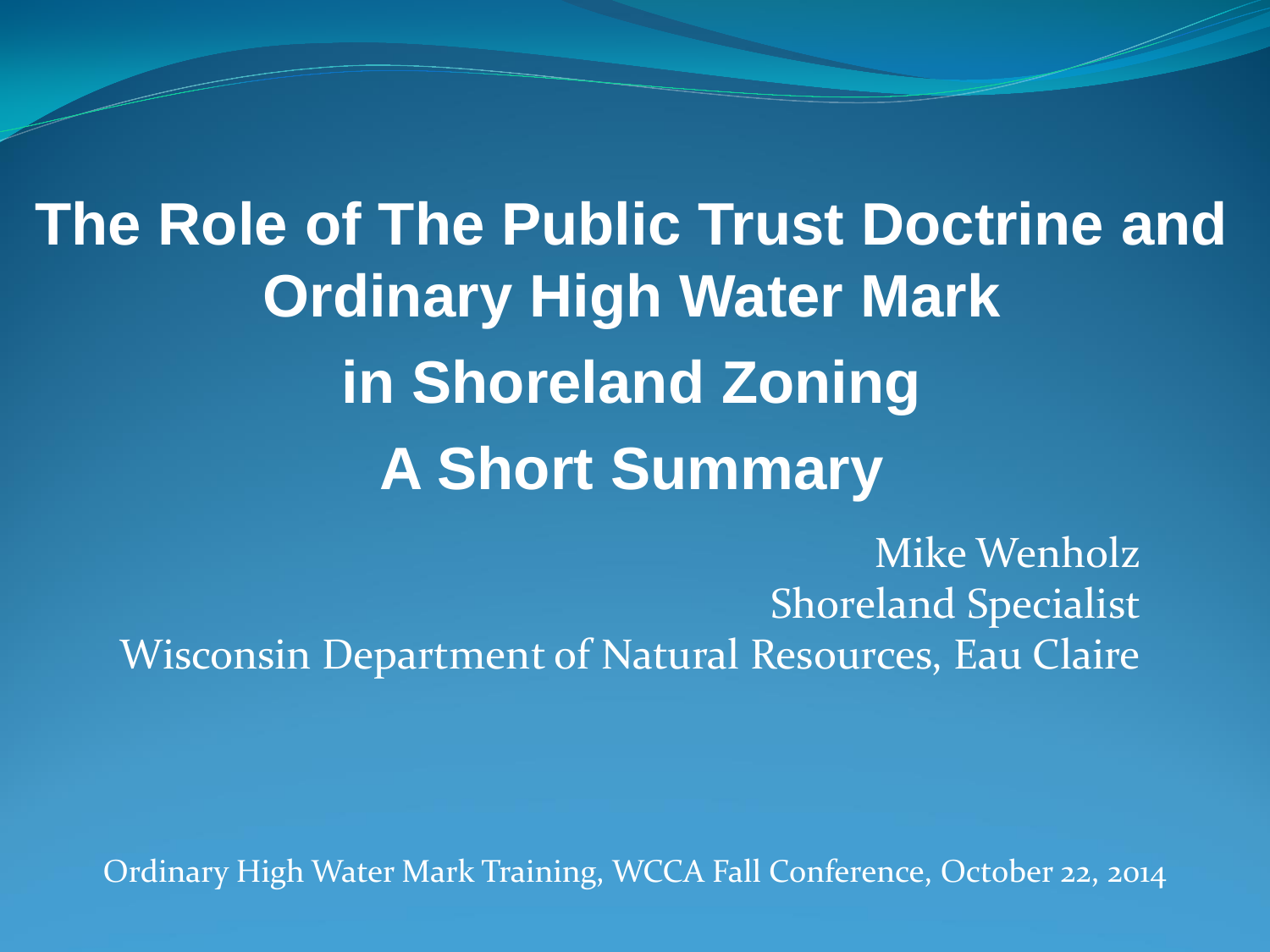# **Outline**

- 1. Public Trust Doctrine/Navigable Waters/Public Rights
- 2. Ordinary High Water Mark
- 3. Shoreland Zone
- 4. Shoreland Zoning Overview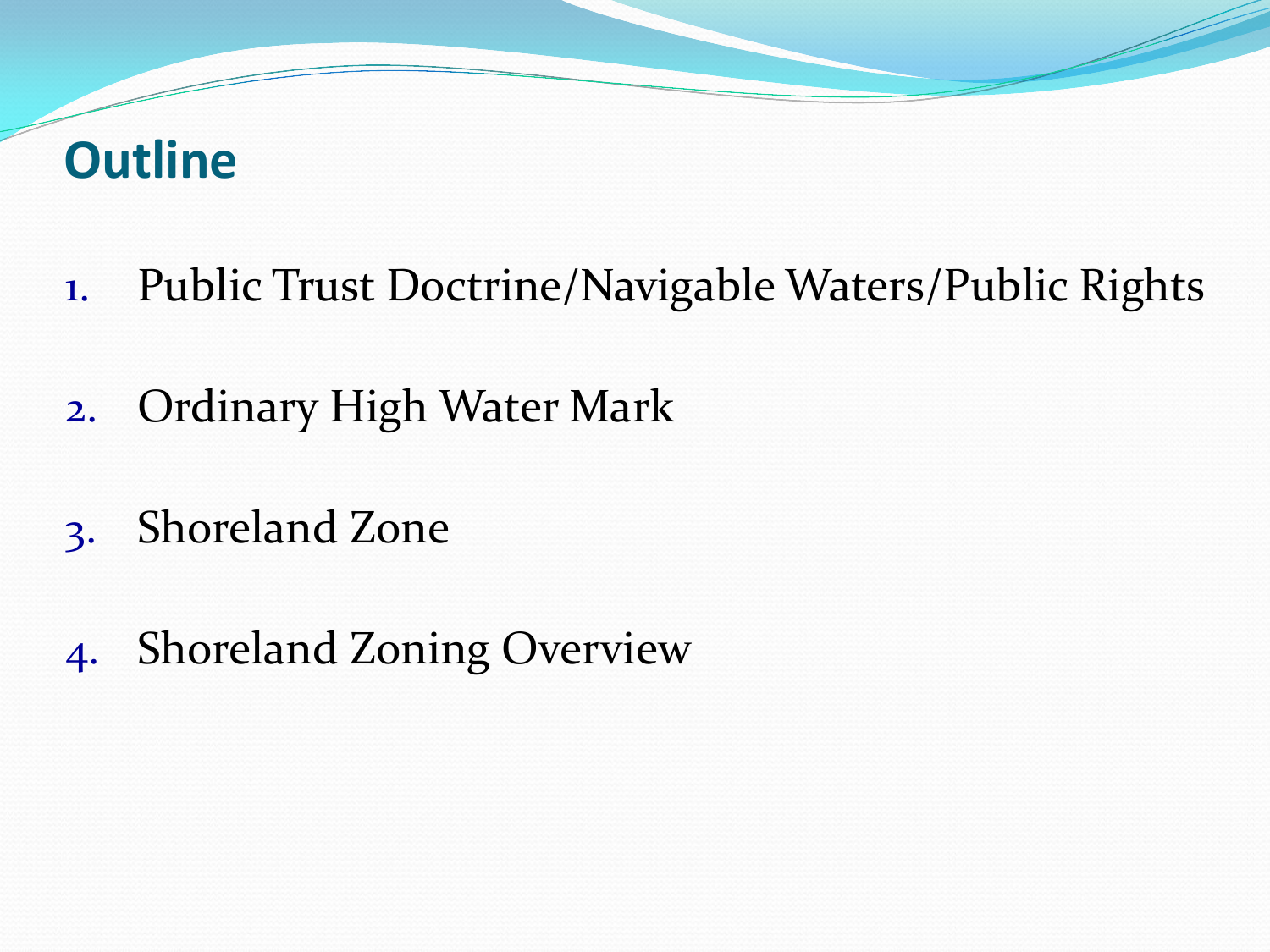- Article IX, Section 1 of the Wisconsin Constitution
	- Came from the governing of the Northwest Territory well before Statehood
	- Establishes "navigable waters" defined in Chapter 30, Wisconsin Statute
- Further defined by case law and statute.
- Citizens have pursued legal and legislative action to clarify or change how it is interpreted and implemented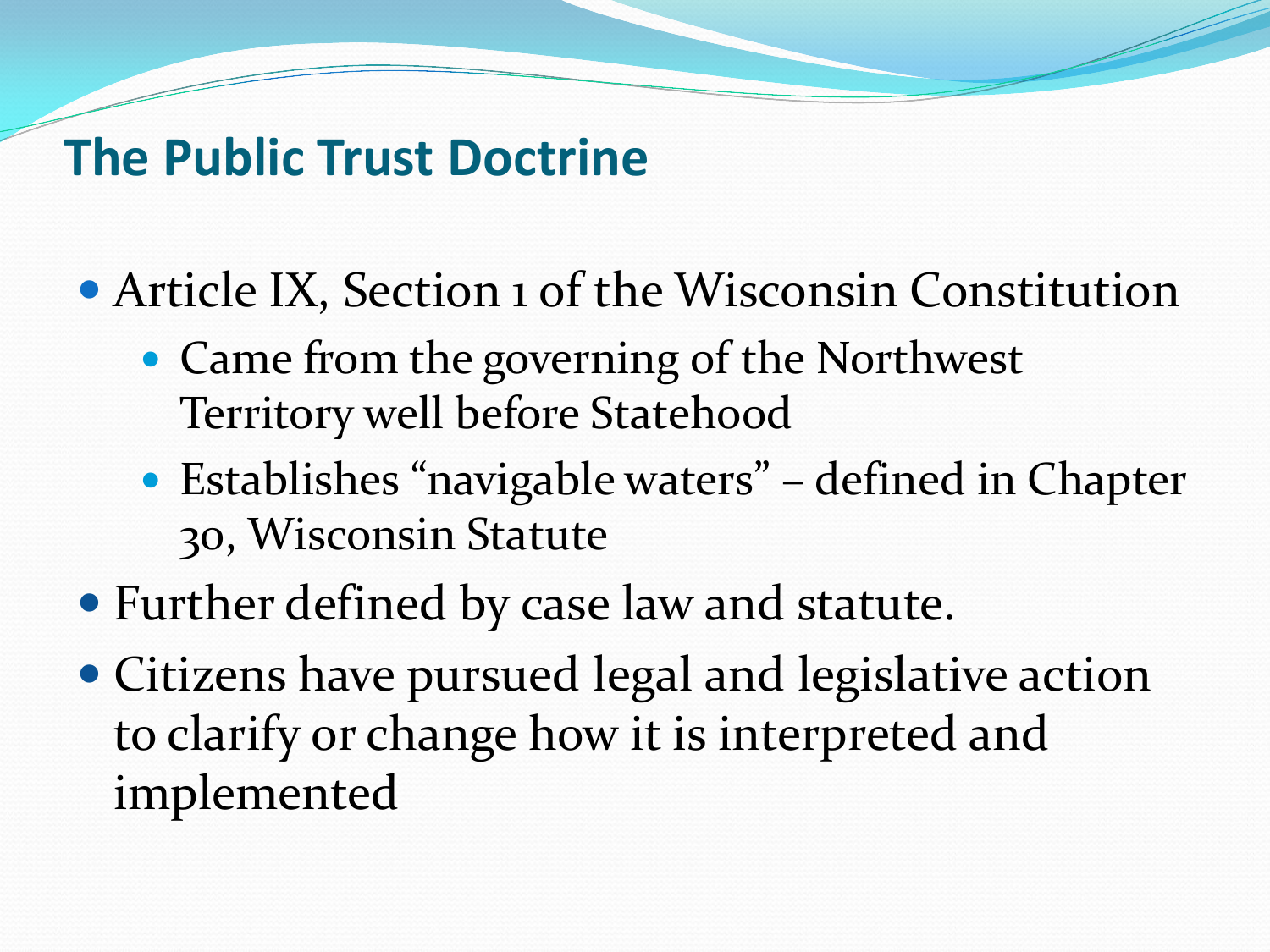- Assures public rights in waters
	- Wisconsin lakes and rivers (navigable waters) are public resources
	- Wisconsin's navigable waters are owned in common by all Wisconsin citizens
	- Wisconsin's navigable waters are "common highways and forever free", and are held in trust by the Department of Natural Resources – i.e. the State shall intervene to protect these public rights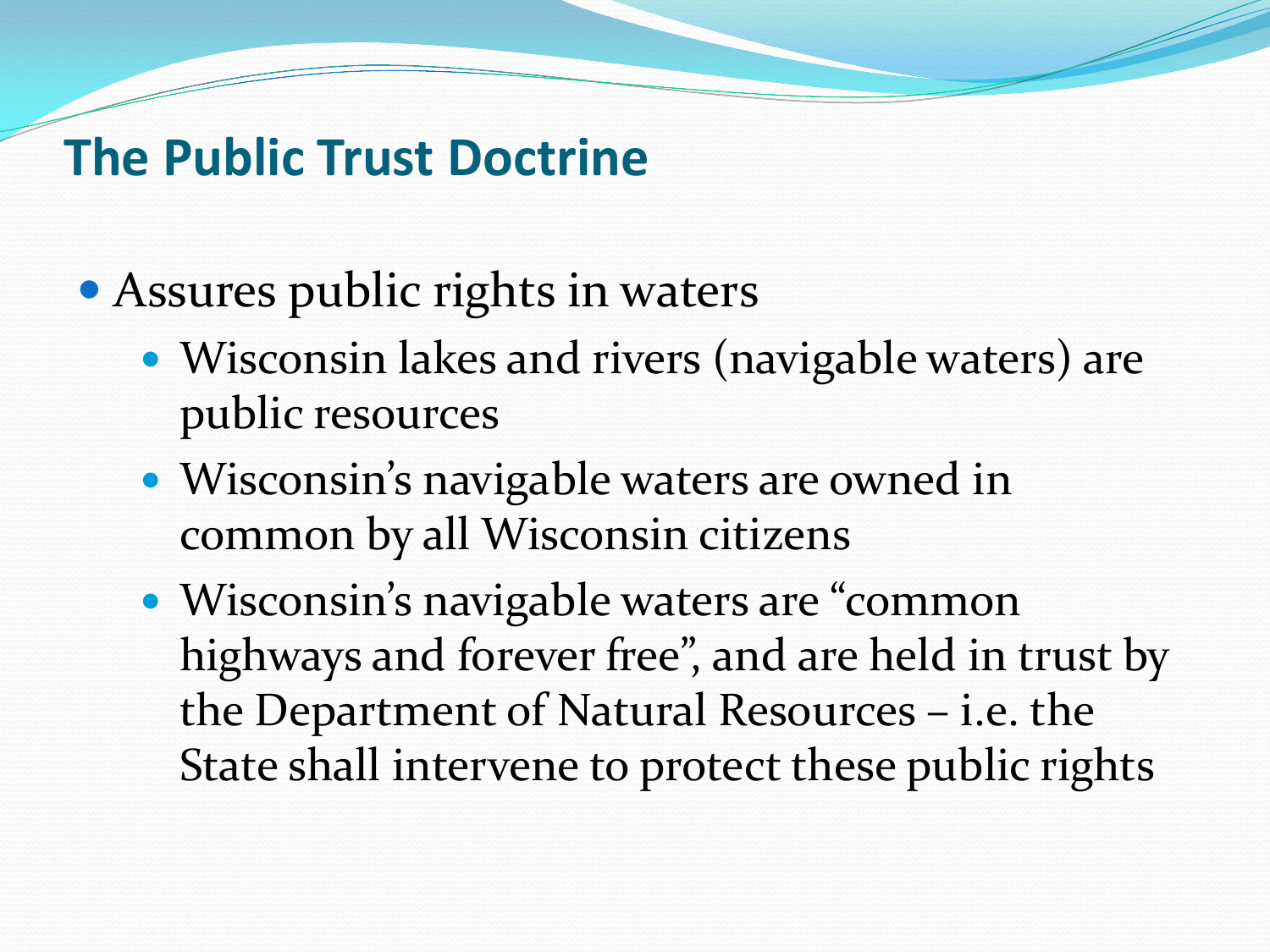- Assures public rights in waters the public can:
	- Use navigable waters (boat, fish, hunt, ice skate, swim, etc)
	- Enjoy the natural scenic beauty of navigable waters
	- Expect/Demand the quality and quantity of water that supports the above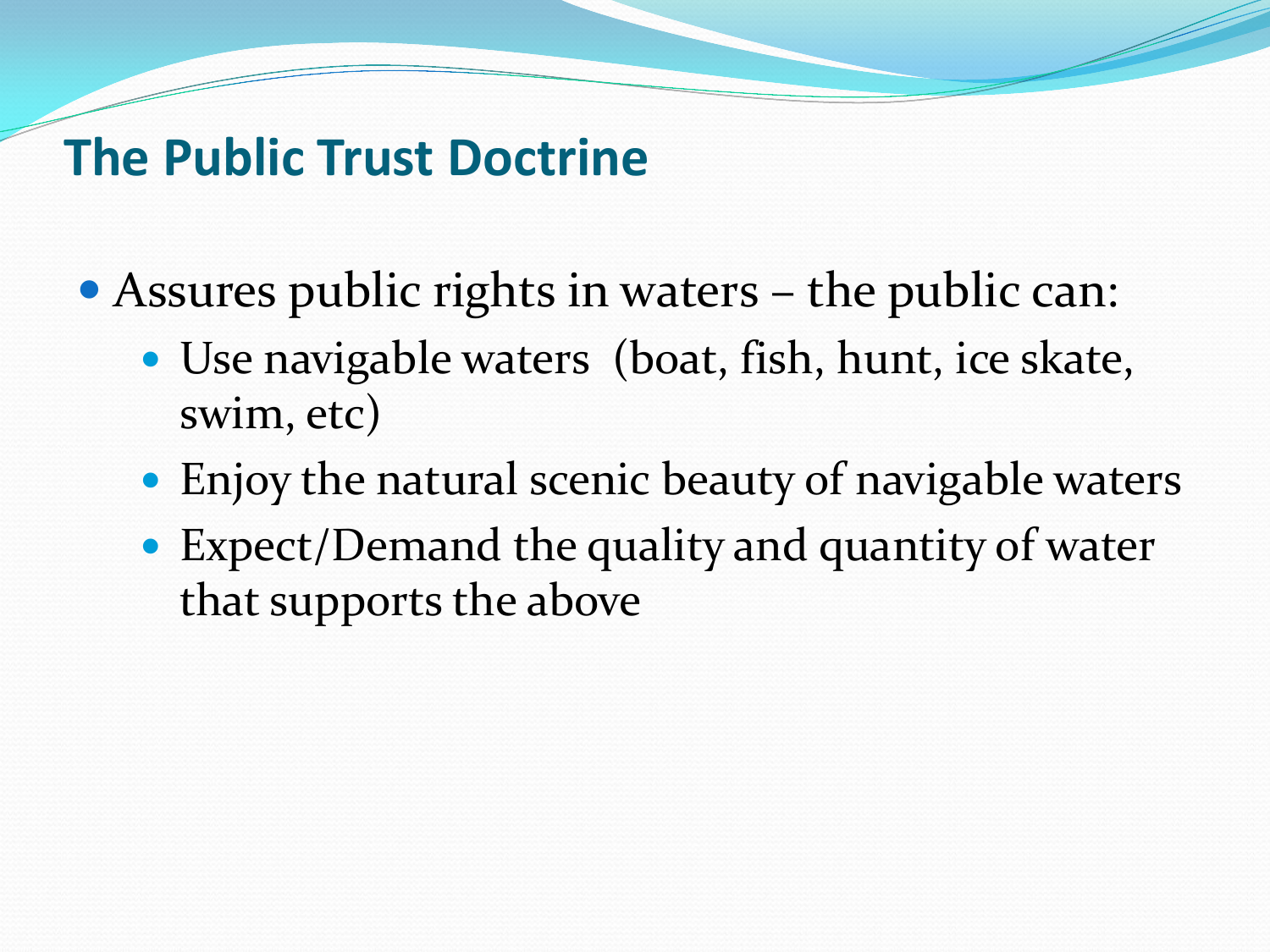- Riparian owners hold rights in the water adjacent to their property
	- Use of the shoreline
	- Reasonable use of the water
	- Right to access the water
- WI State Supreme Court has ruled that when conflicts between riparian rights and public rights exist, the public's rights are primary, and riparian rights are secondary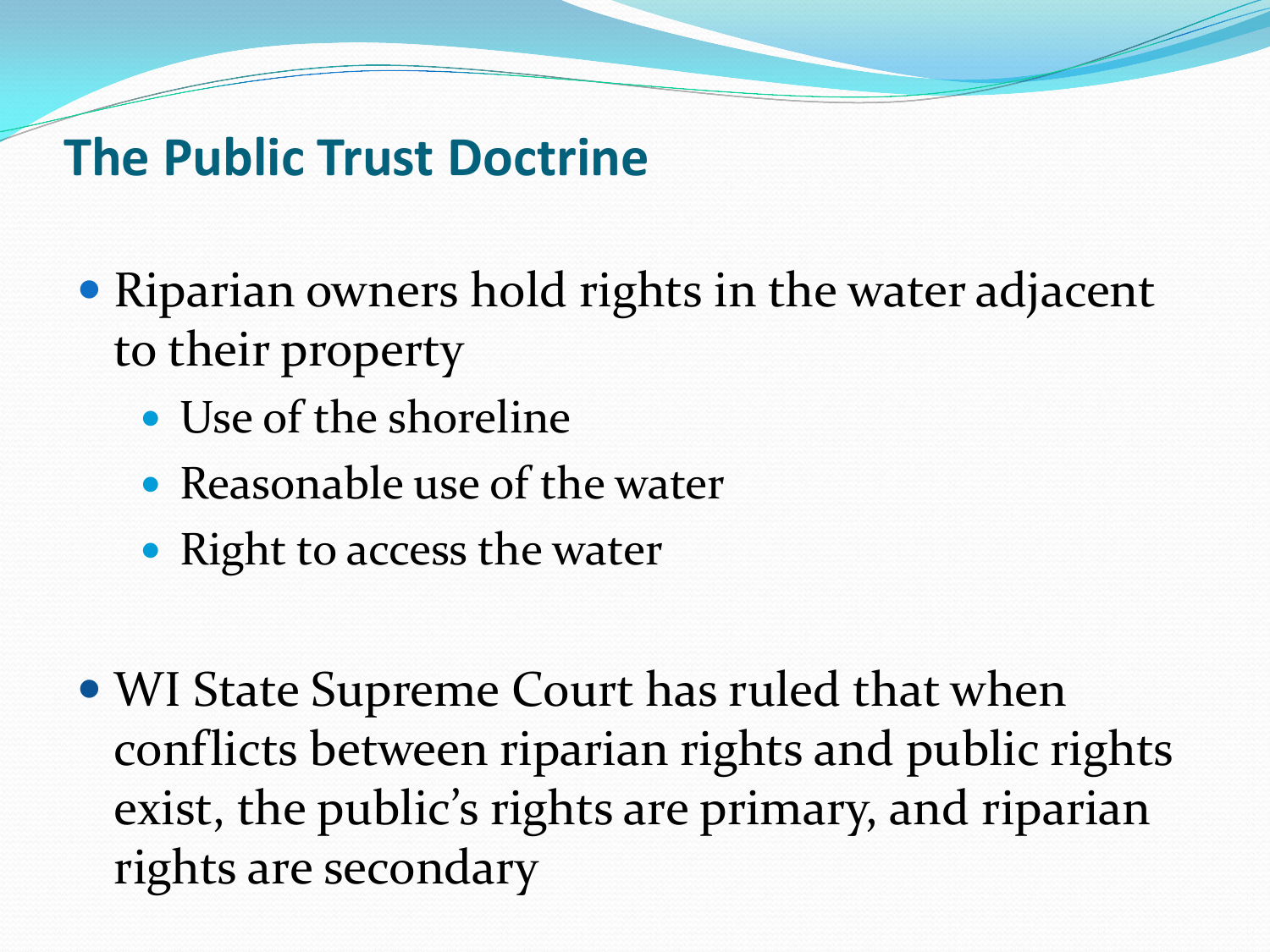## **Ordinary High Water Mark (OHWM)**

- "... the point on the bank or shore up to which the presence and action of surface water is so continuous as to leave a distinctive mark …"
- The line separating a navigable water from the shoreland zone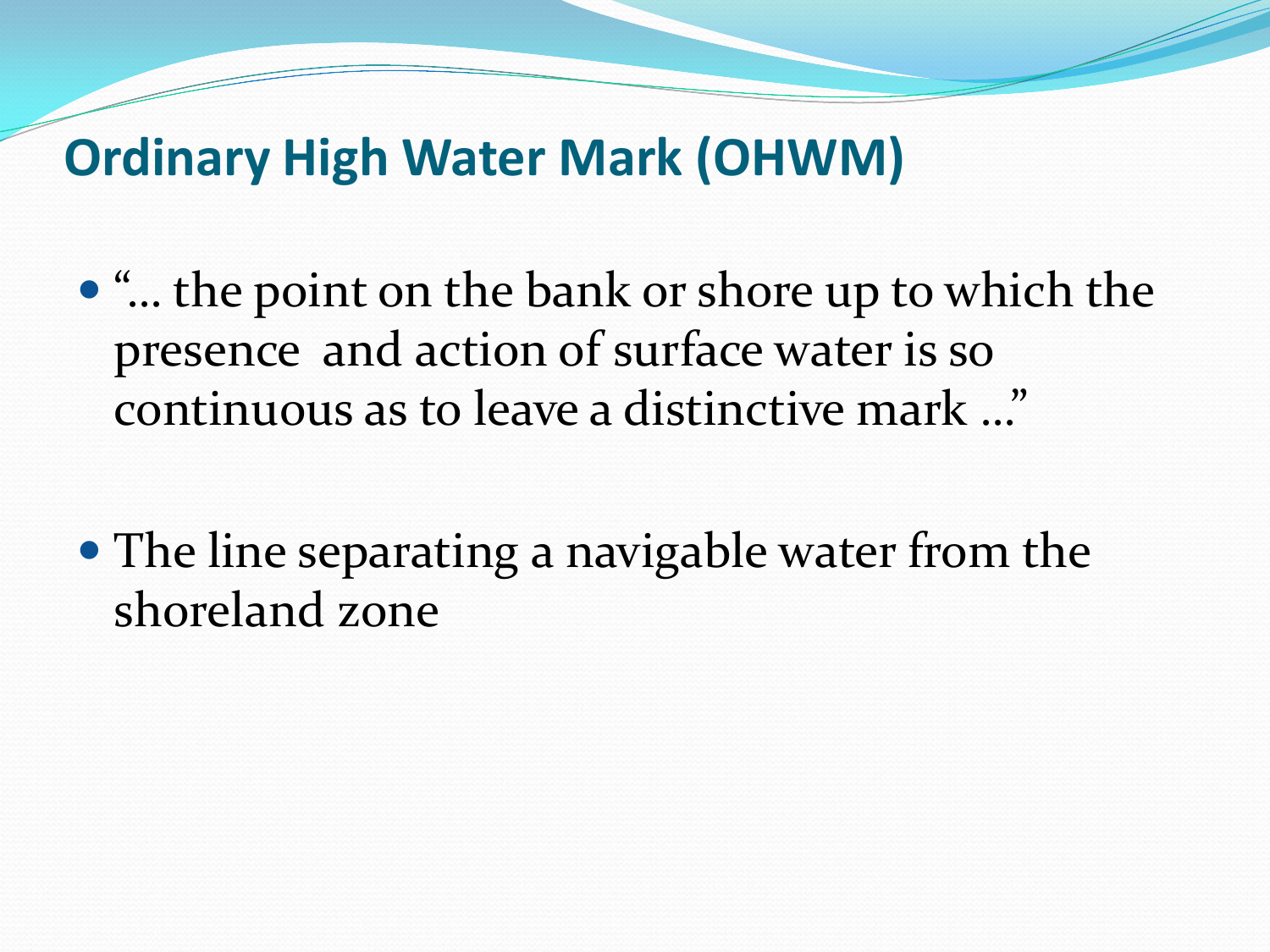

- Land within 1000 feet of the OHWM of navigable lakes, ponds, and flowages
- Land within 300 feet of the OHWM of navigable rivers and streams OR the landward side of the floodplain (whichever distance is greater)
- The area that shoreland zoning applies to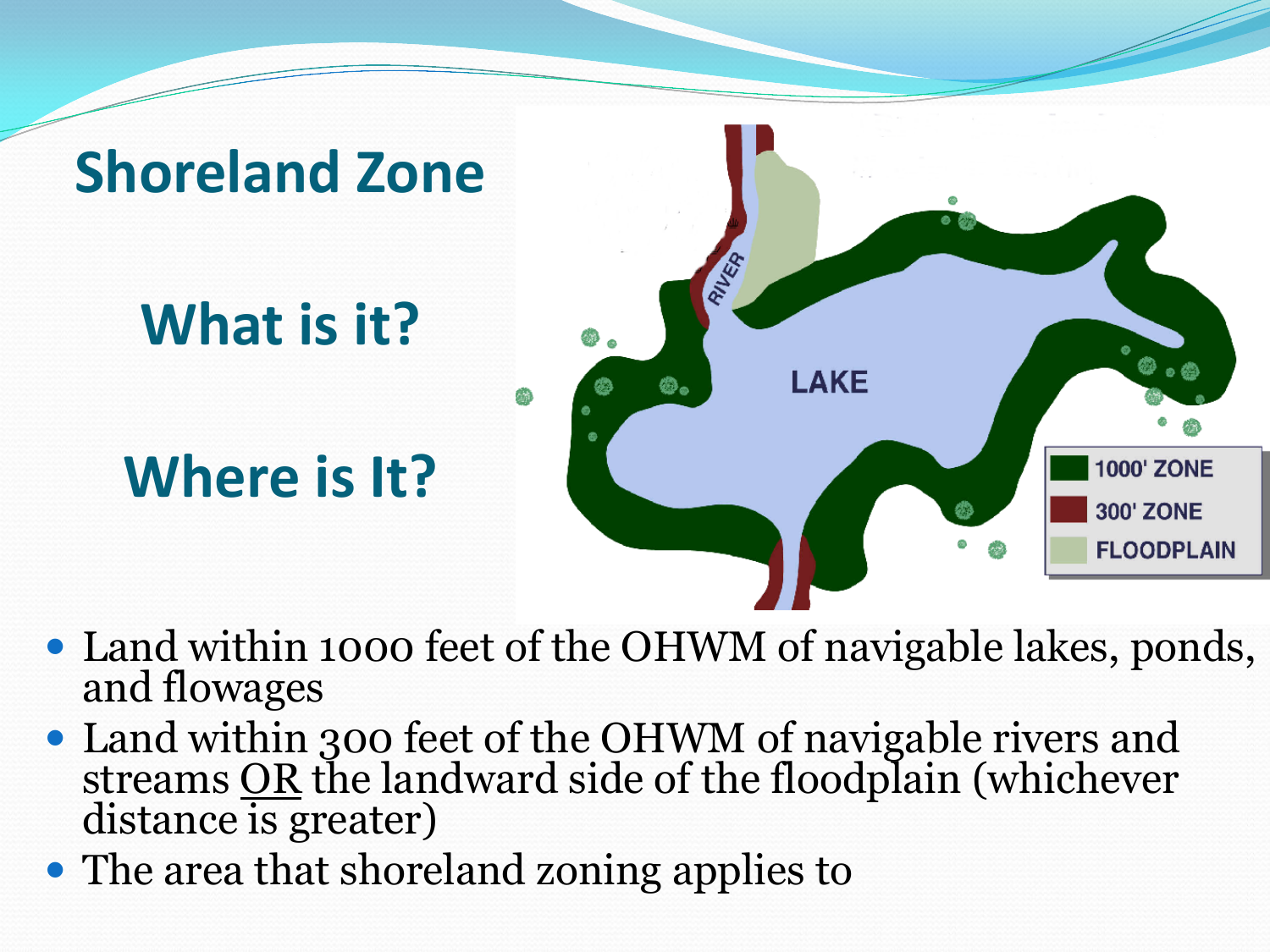## **Shoreland Zoning Overview**

- 3 Distinct State Shoreland Zoning Rules:
	- **NR 115**  Applies statewide to all unincorporated areas
	- **NR 117** Applies to Cities and Villages OR areas annexed after May 7, 1982 or incorporated after April 30, 1994
	- **NR 118** Applies to the Lower St. Croix National Scenic Riverway
- Shoreland zoning established under S. 281.31, s. 59.692, 62.231, 61.351, 30.27 Wisconsin Statute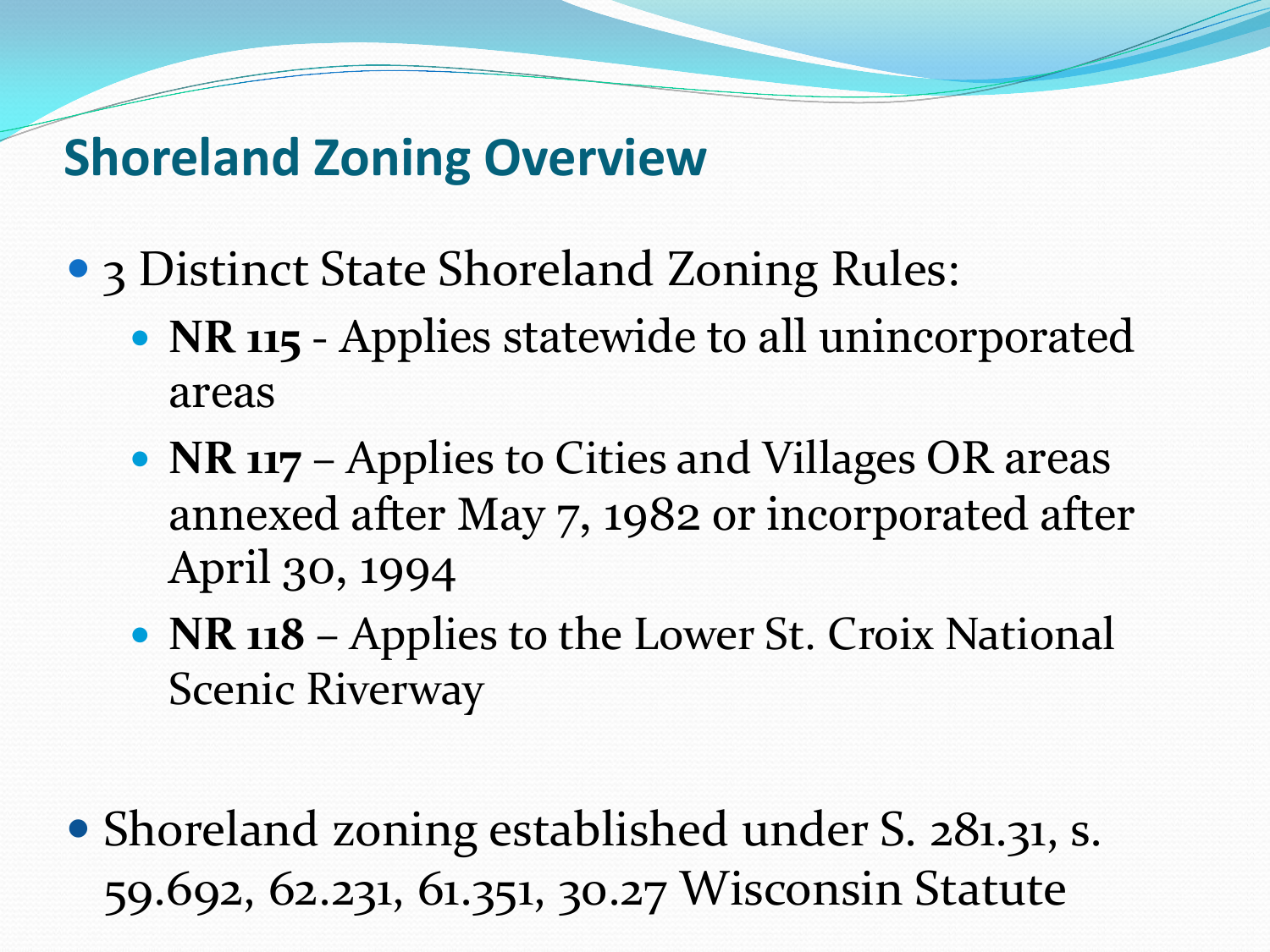# **Shoreland Zoning Overview**

- Grounded in the "Public Trust Doctrine"
- Goal of shoreland zoning is to limit direct and cumulative impacts of shoreland development on:
	- Water quality
	- Near-shore aquatic, wetland, and upland wildlife habitat
	- Natural scenic beauty

**All Supporting Public Rights Under The Public Trust Doctrine**